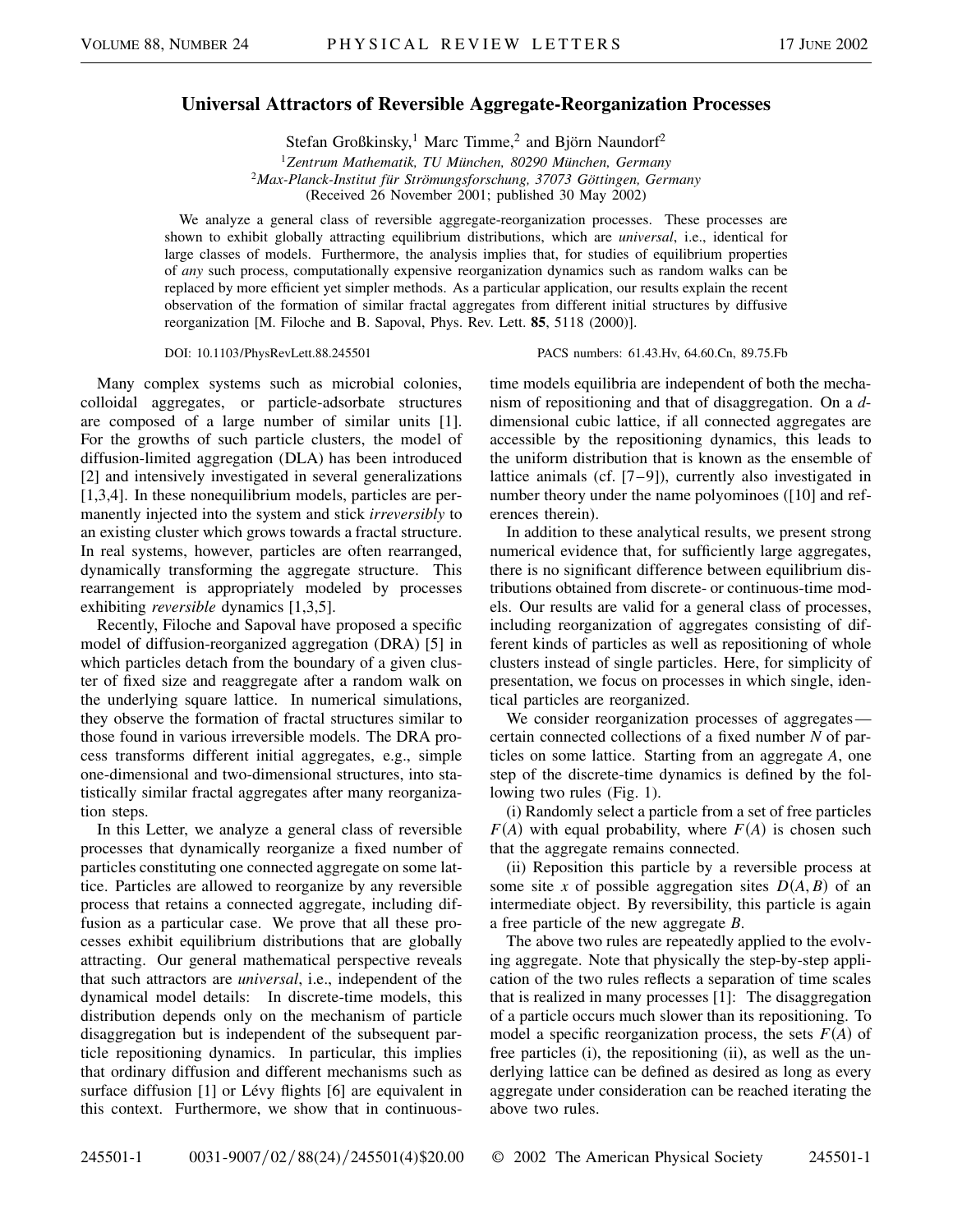

FIG. 1. Model of a specific reversible aggregate-reorganization process: One particle (checkered) is selected from a set of free particles  $F(A)$  (gray) of aggregate A according to rule (i) and detaches from the aggregate. By a reversible process, e.g., diffusion, it is repositioned at one  $(\times)$  of the free aggregation sites  $D(A, B)$  ( $\bullet$ ) of the intermediate object according to rule (ii). Reversibility requires that the deposited particle (checkered) is again a free particle in  $F(B)$  (gray) and may be selected in the next reorganization step.

To be specific, we focus on *d*-dimensional cubic lattices, but the analysis can be analogously applied for arbitrary lattices. We fix aggregates on a lattice of  $(N + 1)<sup>d</sup>$  sites with periodic boundary conditions and view translated aggregates of the same shape as different states. A given process is identified as a Markov chain [11] with state space *SN* consisting of all connected aggregates of *N* particles, which have at least one free particle, i.e., nonempty  $F(A)$ . The state of this discrete-time process is then described by the distribution  $p_t(A)$ , giving the probability that after *t* reorganization steps the aggregate *A* is present. Starting with initial distribution  $p_0(A)$ , a transition matrix T specifies the time evolution,

$$
\mathbf{p}_t = T\mathbf{p}_{t-1} = T^t \mathbf{p}_0, \qquad (1)
$$

of the state vector  $\mathbf{p}_t := [p_t(A_1), \dots, p_t(A_{|S_N|})]^T$ . As  $S_N$  is finite, the long-time  $(t \rightarrow \infty)$  behavior of the discrete-time Markov chain is determined by a steady state distribution  $\mathbf{p}_d^* = T \mathbf{p}_d^*$ . If the chain is irreducible, i.e., every aggregate  $A \in S_N$  can be reached by the process from every other,  $\mathbf{p}_d^*$  is the global attractor towards which every initial distribution converges [11]. This uniqueness property depends on the choice of free particles  $F(A)$ . In general, one reasonably restricts the state space  $S_N$  to an appropriate subset of aggregates consistent with  $F(A)$ . For instance, if  $F(A)$ is the set of all one-bond particles [8], only treelike aggregates are considered. In such cases, our analysis applies to the respective irreducible subset of  $S_N$  (also simply denoted by  $S_N$  in the following). With this convention, the stationary distribution  $\mathbf{p}_d^*$  is the unique attractor for every initial distribution  $\mathbf{p}_0$  on  $S_N$ . We now specify the transition matrix *T* which completely determines the dynamics of the process.

If a one-step transition from aggregate *A* to *B* is possible, denoted by  $A \leftrightarrow B$ , the particle which is disaggregated and its reaggregation site are determined uniquely [12]. Thus, the underlying lattice does not explicitly enter the analysis. The transition probabilities are given by the matrix elements,  $\sqrt{1}$ 

$$
T_{BA} = \begin{cases} \frac{1}{|F(A)|} r_{BA} & \text{if } A \leftrightarrow B \\ 0 & \text{otherwise} \end{cases}
$$
 (2)

which, if nonzero, consist of two factors: According to rule (i) a free particle is randomly selected from  $F(A)$  with uniform probability  $1/|F(A)|$ . Then, the particle is repositioned at the intermediate aggregate with probability  $r_{BA}$ to obtain aggregate *B* according to rule (ii). The reversibility of the repositioning procedure is characterized by the symmetry  $r_{BA} = r_{AB}$ . Thus, the dynamics is described by the master equation,

$$
p_{t+1}(A) - p_t(A) = \sum_{B \in S_N} [T_{AB} p_t(B) - T_{BA} p_t(A)]
$$
  
= 
$$
\sum_{B \in S_N} \left[ \frac{p_t(B)}{|F(B)|} - \frac{p_t(A)}{|F(A)|} \right] r_{AB}.
$$
 (3)

A steady state solution of this equation is obviously given by the equilibrium distribution,

$$
p_d^*(A) = |F(A)| / \sum_{B \in S_N} |F(B)|, \tag{4}
$$

which fulfills the condition of detailed balance, i.e.,  $p_d^*(B) / |F(B)| = p_d^*(A) / |F(A)|$  for all  $A, B \in S_N$ . From the above, we know that  $\mathbf{p}_d^*$  is the unique attractor of the dynamics (3). Hence, in equilibrium the probability to observe an aggregate *A* is proportional to its number  $|F(A)|$  of free particles.

It seems natural to realize repositioning by a random walk of the disaggregated particle, because it models diffusion in real systems [5,8]. This random walk determines the transition probabilities  $r_{AB} = r_{BA}$  between aggregates *A* and *B*. However, independent of the actual values of  $r_{AB}$ , and, hence, the repositioning procedure (ii), the process leads to the *same equilibrium distribution*  $\mathbf{p}_{d}^{*}$ . Thus, to study the equilibrium properties of the reorganization process, one can replace the random walk in numerical simulations: For instance, after selection of a particle, it may just be repositioned at every aggregation site with equal probability  $r_{AB} = 1/|D(A, B)|$ , where  $D(A, B)$  is the set of possible aggregation sites of the intermediate aggregate (cf. Fig. 1 and Ref. [7]). This straightforward procedure is much simpler to implement than random walks and significantly reduces the computational effort. Furthermore, one expects a faster convergence to the equilibrium distribution [13]: While for diffusive repositioning the particle reaggregates with high probability near or even at its disaggregation site, the alternative process leads to a fast spreading of particles so that the state space is likely to be sampled faster. Moreover, diffusing particles in  $d \geq 2$ dimensions have an infinite average return time leading to computational complications [5,8] that can be avoided using alternative processes.

Until now, we have considered discrete-time evolution rules, which arise when performing computer simulations. However, for real reorganization processes, continuoustime modeling, where the free particles  $F(A)$  disaggregate independently at a rate  $\gamma$ , often seems more appropriate.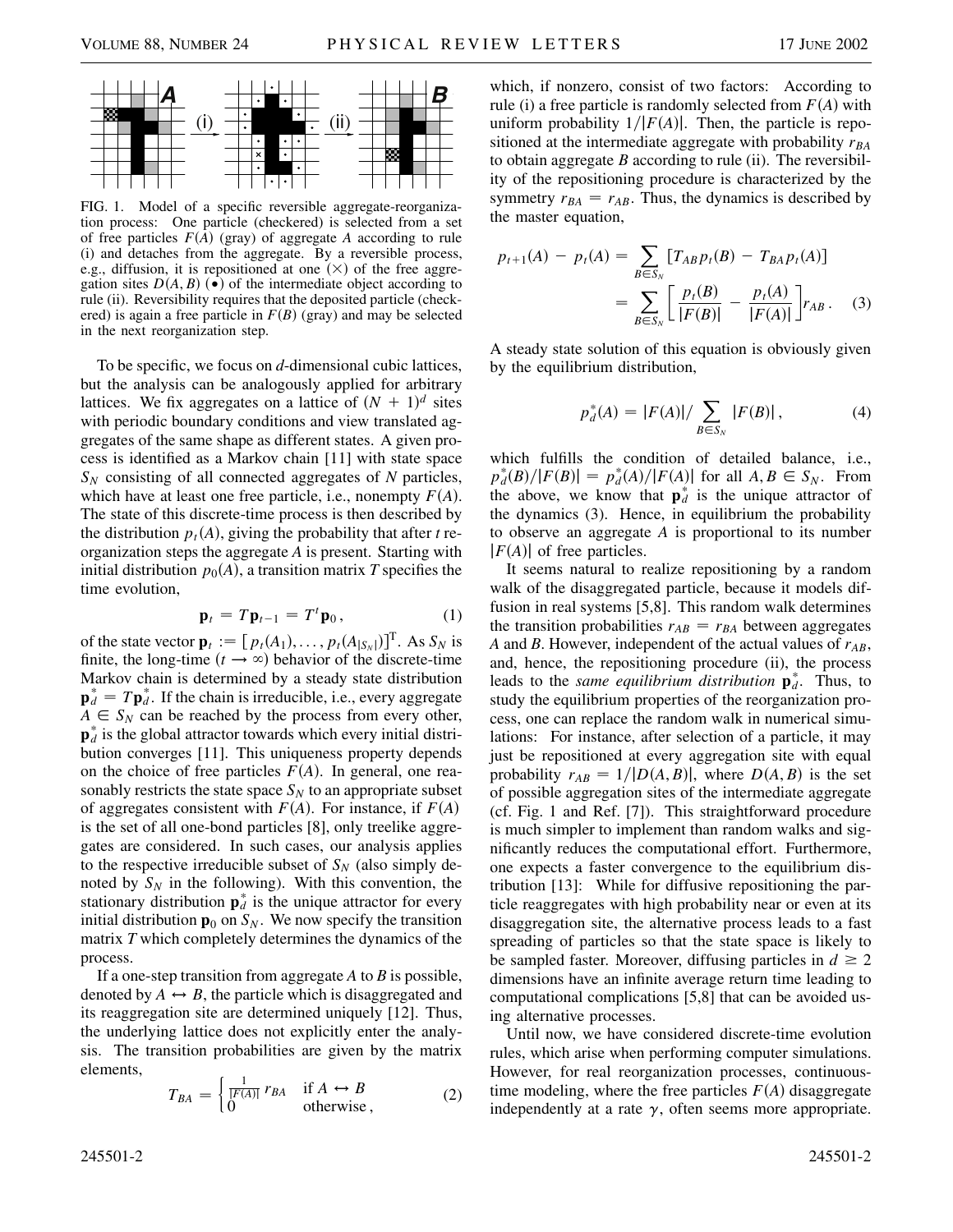This leads to a continuous-time Markov chain with completely symmetric transition rates  $\gamma r_{AB}$  occurring in the master equation,

$$
\frac{d}{dt} p_t(A) = \sum_{B \in S_N} \gamma [p_t(B) - p_t(A)] r_{AB} \,. \tag{5}
$$

Thus, the attractor of these continuous-time processes is

$$
p_c^*(A) = 1/|S_N|.
$$
 (6)

This is a universal equilibrium distribution which is *independent of all dynamical model details*. It is important to note that, although  $F(A)$  does not enter (6), it implicitly determines the set  $S_N$  of accessible aggregates. In the case of *d*-dimensional cubic lattices and for every choice of *FA* for which the process can reach all possible connected aggregates of *N* particles (cf. our simulations below), this uniform distribution  $\mathbf{p}_c^*$  is known as the ensemble of lattice animals [9,10].

The question arises, how relevant the differences between discrete- and continuous-time modeling are. To answer this question, we consider the fraction,

$$
f_N(A) = |F(A)|/N, \tag{7}
$$

of free particles of an aggregate *A* of *N* particles. This observable determines the difference in the equilibrium distributions of discrete-time and their associated continuous-time models because it directly enters (4) in the form  $p_d^*(A) = f_N(A) / \sum_B f_N(B)$ . In equilibrium, the average fractions of free particles obviously satisfy the inequality,

$$
\langle f_N \rangle_{\mathbf{p}_d^*} = \sum_A f_N(A) p_d^*(A) = \frac{\sum_A f_N^2(A)}{\sum_B f_N(B)} \ge \langle f_N \rangle_{\mathbf{p}_c^*},\tag{8}
$$

because  $\langle f_N \rangle_{\mathbf{p}_c^*} = \sum_B f_N(B)/|S_N|$  by definition. Nevertheless, Monte-Carlo simulations of a specific process [14] show that the averages  $\langle f_N \rangle$  clearly converge towards the same value for discrete- and continuous-time models (Fig. 2). Differences become insignificant already for moderately sized aggregates.



FIG. 2. Comparison of average fractions  $\langle f_N \rangle$  of free particles: discrete-time  $(\times)$  and its associated continuous-time model (O). Error bars denote standard error of sample mean. Inset: Widths  $\sigma(f_N)$  for both time scales.

This is quantified by considering the widths of the equilibrium distributions  $\sigma(f_N) := \langle (f_N - \langle f_N \rangle)^2 \rangle^{1/2}$ (Fig. 2, inset). We find a power law decay  $\sigma(f_N) \sim N^{-\alpha}$ with  $\alpha$  = 0.50  $\pm$  0.02 for both time scales as would be expected for large random structures. This has important consequences: Calculations similar to the above (8) show immediately that

$$
\langle g_N \rangle_{\mathbf{p}_d^*} = \langle g_N \rangle_{\mathbf{p}_c^*} [1 + \mathcal{O}(N^{-\alpha})], \tag{9}
$$

for *every* observable  $g_N(A)$ . Thus, for sufficiently large aggregates, measurements of *arbitrary* observables, and, equivalently, the equilibrium distributions, in discrete- and continuous-time models cannot be distinguished. This reflects the fact that the number  $|F(A)|$  of free particles of almost all aggregates  $A \in S_N$  is close to its uniform ensemble average  $\langle |F(A)| \rangle$  for sufficiently large *N*. Since this fact is of purely configurational origin, we expect a similar convergence (9) for other models, also in  $d > 2$ dimensions.

As one important observable, we have studied the fractal dimensions of aggregates from both processes. Sample aggregates as well as box-counting dimensions  $\langle D_N \rangle$  are shown in Fig. 3. Even for moderately sized aggregates, no significant differences have been observed. With increasing aggregate sizes, the  $\langle D_N \rangle$  approach from below [15] the well-estimated fractal dimension  $D \approx 1.56$  [9,10] of square-lattice animals.

The above results predict that the uniform distribution among all connected aggregates which can be reached by a specific process is the globally attracting, unique equilibrium distribution for a wide class of models. In particular, our results explain the recent observation that fractal



FIG. 3. (a),(b) Equilibrium fractal aggregates of  $N = 10000$ particles, started from a  $100 \times 100$  square, after  $10^9$  particle rearrangements [14]. (a) Discrete-time model, (b) associated continuous-time model. (c) Box-counting dimensions  $\langle D_N \rangle$  for both time scales are indistinguishable and approach from below [15] the fractal dimension  $D \approx 1.56$  (dashed line) [9,10].